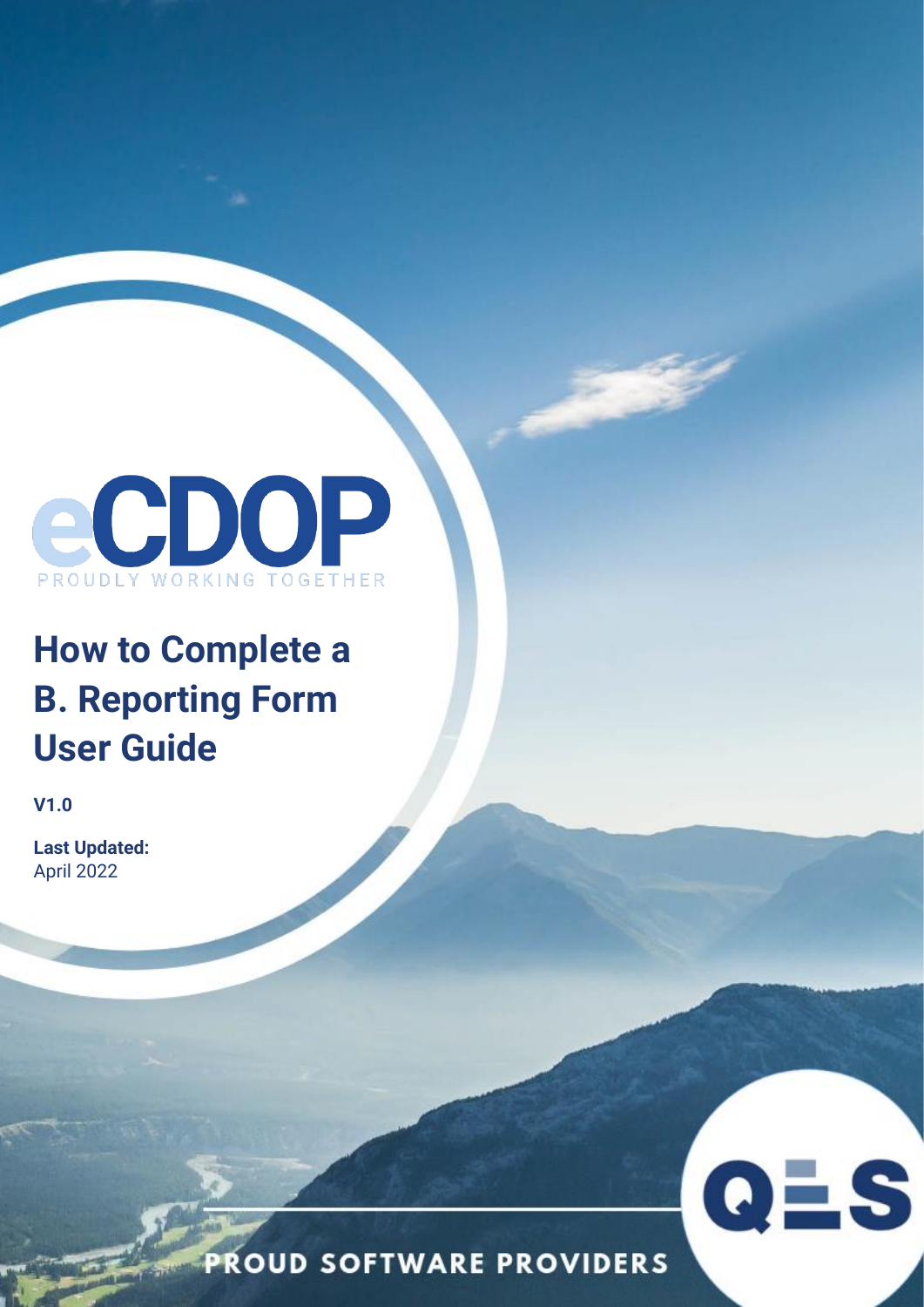# **Table of Contents**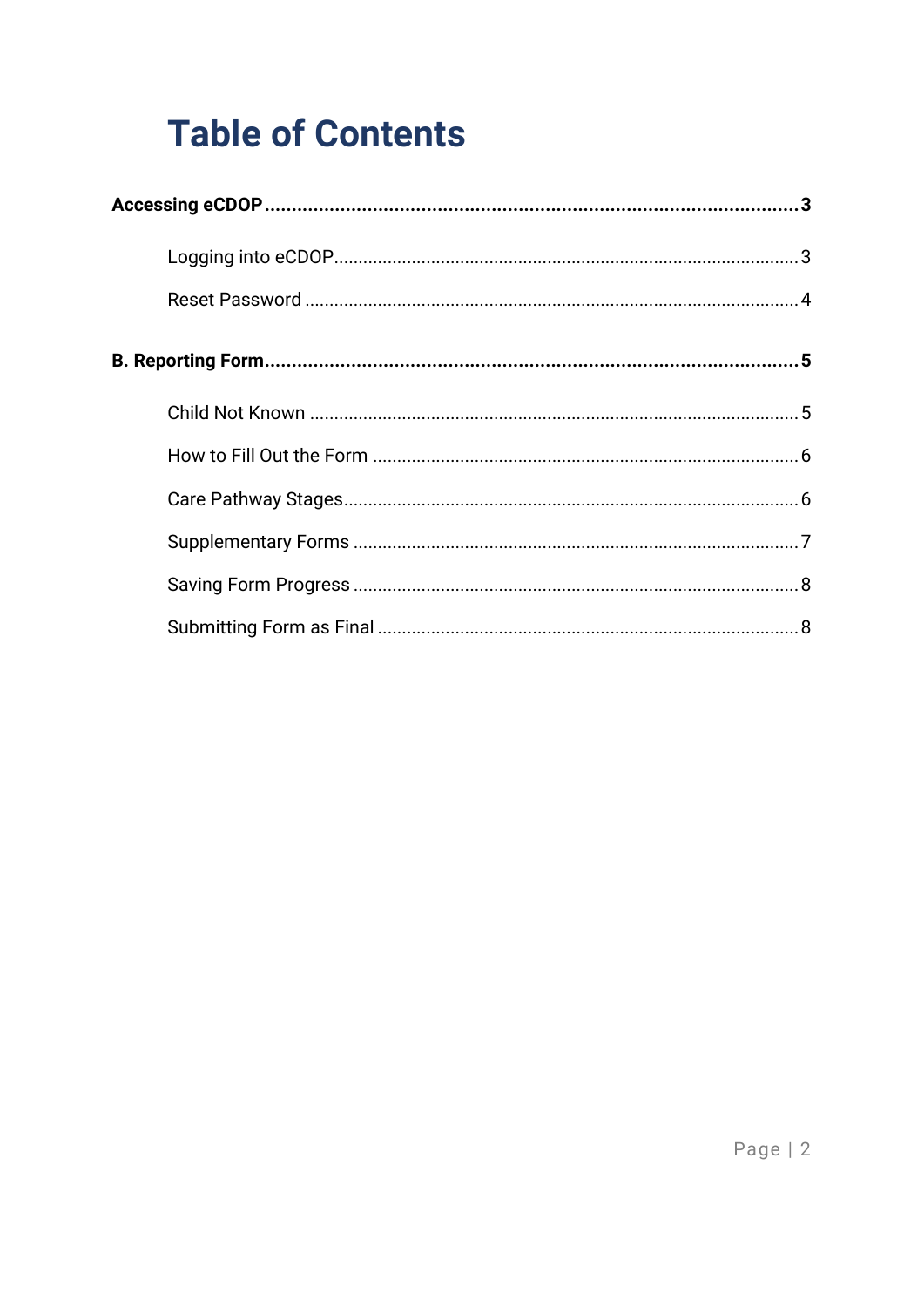# <span id="page-2-0"></span>**Accessing eCDOP**

# <span id="page-2-1"></span>Logging into eCDOP

If you have received a request email to complete a B. Reporting form, you will be required to access eCDOP using the URL link provided within the request email.

Please note that no identifiable information is included within any emails distributed by eCDOP. To check if the case is relevant to you, you will be required to first login.

|                                         | You have received a new message in Holistix eCDOP.                                                                                                                                                                                                                                                                                                                                                                                                                                     |
|-----------------------------------------|----------------------------------------------------------------------------------------------------------------------------------------------------------------------------------------------------------------------------------------------------------------------------------------------------------------------------------------------------------------------------------------------------------------------------------------------------------------------------------------|
| Recipient:                              | Hannah Chapman                                                                                                                                                                                                                                                                                                                                                                                                                                                                         |
|                                         | <b>Reporting Form Completion Required</b>                                                                                                                                                                                                                                                                                                                                                                                                                                              |
|                                         | Case: 295<br>CDOP Identifier: N/A                                                                                                                                                                                                                                                                                                                                                                                                                                                      |
| Message:                                | It is with sadness that we are informing you that a child who may be known to you has died.<br>To assist with the review process we are required to collate all relevant information and I would be grateful if you would complete the agency form.<br>We ask that the form is completed within 7 Working Days so that the review of this death is not delayed.<br>If for any reason you are unable to complete the form within this timescale please let us know as soon as possible. |
| <b>LINK TO REPORTING</b><br><b>FORM</b> |                                                                                                                                                                                                                                                                                                                                                                                                                                                                                        |

Click the button within the email "Link to Reporting Form" to be redirected to the login page for eCDOP, enter your login credentials (username and password) and click the blue "Login" button.

If you are unsure of your username, please contact your System Administrator as this may differ from your email address.

| <b>QES</b>                                                |  |
|-----------------------------------------------------------|--|
| Welcome to the eCDOP system.                              |  |
| Please contact your administrator if you have any issues. |  |
| Login to your Account                                     |  |
| username                                                  |  |
|                                                           |  |
| Forgotten Password                                        |  |
| $+1$ Login                                                |  |
| Powered by <b>QES</b>                                     |  |

Page | 3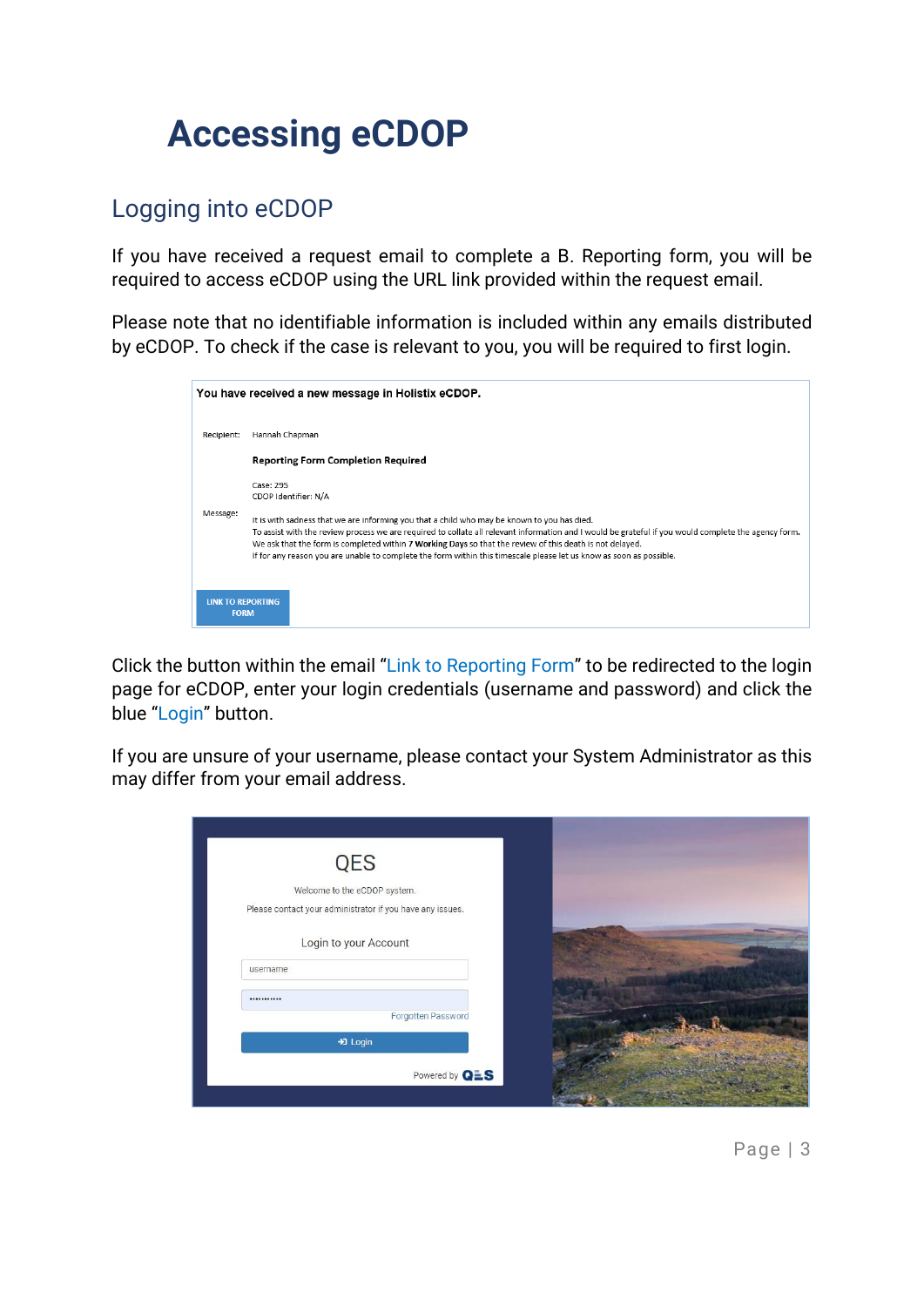If your credentials are correct, the login page will display a new message asking you to enter a two-factor authentication code. This code will be sent to you through your registered email address, and the login page will display to you the email address the code will be sent to. If this listed address is incorrect or needs updating, please contact your eCDOP Administrator for support.

Copy the single-use authentication code and paste it into the provided field. Click the blue "Authenticate" button. Please note that if you refresh the page to request a new code, only the most recently requested authentication code will be accepted.

*Please note that to reduce confusion and incorrect form submission, the "Submit A Notification" button has been removed from the login page for all email links.*

After three incorrect login attempts, your account will be automatically locked. If this happens, please contact your system Administrator who will be able to unlock your account and reset your password if required.

#### <span id="page-3-0"></span>Reset Password

If you wish to reset your password, please click the blue "Forgotten Password" button, located under the login credential fields.

Once you have entered your username, press the blue "Submit" button and an email will be sent, providing details and instructions on how to change your password.

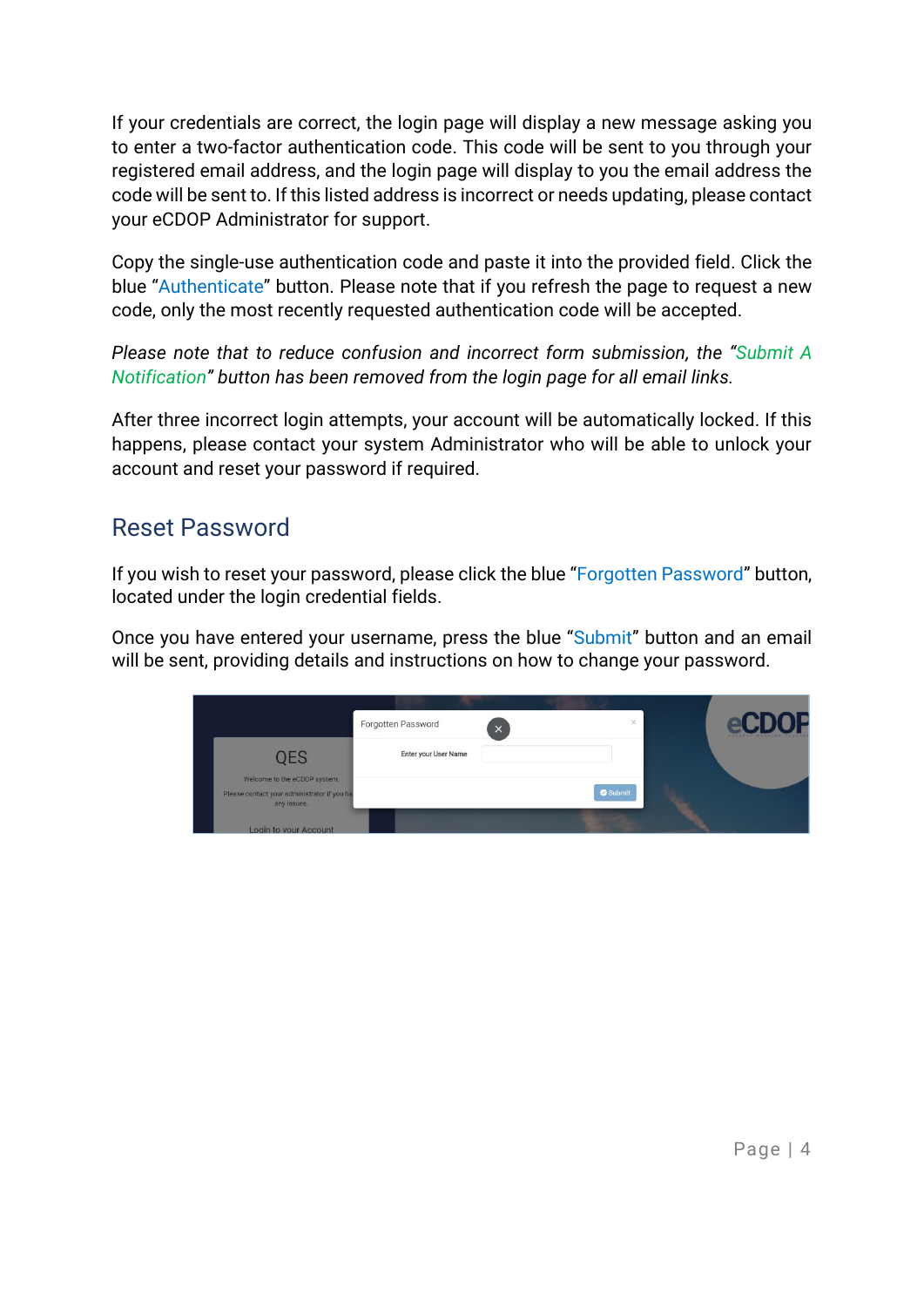# <span id="page-4-0"></span>**B. Reporting Form**

## <span id="page-4-1"></span>Child Not Known

Once logged in you will be redirected to the B. Reporting form that has been requested to you. Please review the key child details on the Summary tab to assess whether the child or the family are known to you.

If not, please click the orange "Child Not Known" button at the top of the page.

| <b>B.</b> Reporting                                                                                                                                                               |                                                                                                                                                                                                                 |                          |                     |               |  |  |  |
|-----------------------------------------------------------------------------------------------------------------------------------------------------------------------------------|-----------------------------------------------------------------------------------------------------------------------------------------------------------------------------------------------------------------|--------------------------|---------------------|---------------|--|--|--|
| Test Guide (DoB: 06/03/2022)<br>Please make sure you complete all sections within the reporting form, once you have completed a section it will turn from a flag to a green tick. | $\bigoplus$ Print                                                                                                                                                                                               | <b>O</b> Child not known | <b>a</b> Save Draft | Save as Final |  |  |  |
| <b>O</b> We autosave every five minutes, please be sure to save your changes before exiting the page                                                                              |                                                                                                                                                                                                                 |                          |                     |               |  |  |  |
| <b>Summary</b>                                                                                                                                                                    |                                                                                                                                                                                                                 |                          |                     |               |  |  |  |
| 19: Sudden Unexpected Deaths                                                                                                                                                      | All fields in subcategory questions are required to be reviewed and an answer provided. If you do not know the answer to a<br>question either select "Not known" from the options or type "NK" in the text box. |                          |                     |               |  |  |  |
| Child                                                                                                                                                                             |                                                                                                                                                                                                                 |                          |                     |               |  |  |  |
| <b>Social Environment</b>                                                                                                                                                         | <b>Child Details</b>                                                                                                                                                                                            |                          |                     |               |  |  |  |
| <b>Service Provision</b>                                                                                                                                                          |                                                                                                                                                                                                                 |                          |                     |               |  |  |  |
| Referrer                                                                                                                                                                          | Forename of child *                                                                                                                                                                                             | <b>Test</b>              |                     |               |  |  |  |
| <b>Care Pathway Stages</b>                                                                                                                                                        | Middle name of child                                                                                                                                                                                            |                          |                     |               |  |  |  |
| <b>Documents</b><br>$\Omega$                                                                                                                                                      | Surname of child *                                                                                                                                                                                              | Guide                    |                     |               |  |  |  |

This will open a pop-up within the form with a statement confirming your actions, and an additional field for you to submit additional details to the admin.

| <b>BENNETERNET WEINANDERNET</b><br>Form Only User | ×<br>Confirm                                                                                                                                                         |    |                     |
|---------------------------------------------------|----------------------------------------------------------------------------------------------------------------------------------------------------------------------|----|---------------------|
| nc                                                | Marking this child as not known to service will finalise the form and you will not be able to<br>edit the form any further. Are you sure?<br>Additional information: |    |                     |
| $\log 0.06/03$<br>mplete all sections             | 4                                                                                                                                                                    | к. | <b>a</b> Save Draft |
| ive minutes, pleas                                | <b>G</b> Cancel<br>Confirm                                                                                                                                           |    |                     |

Once you click the blue "Confirm" button, the form will become locked, and you will no longer be able to edit it. The Administrator will also be notified that you have successfully submitted a form.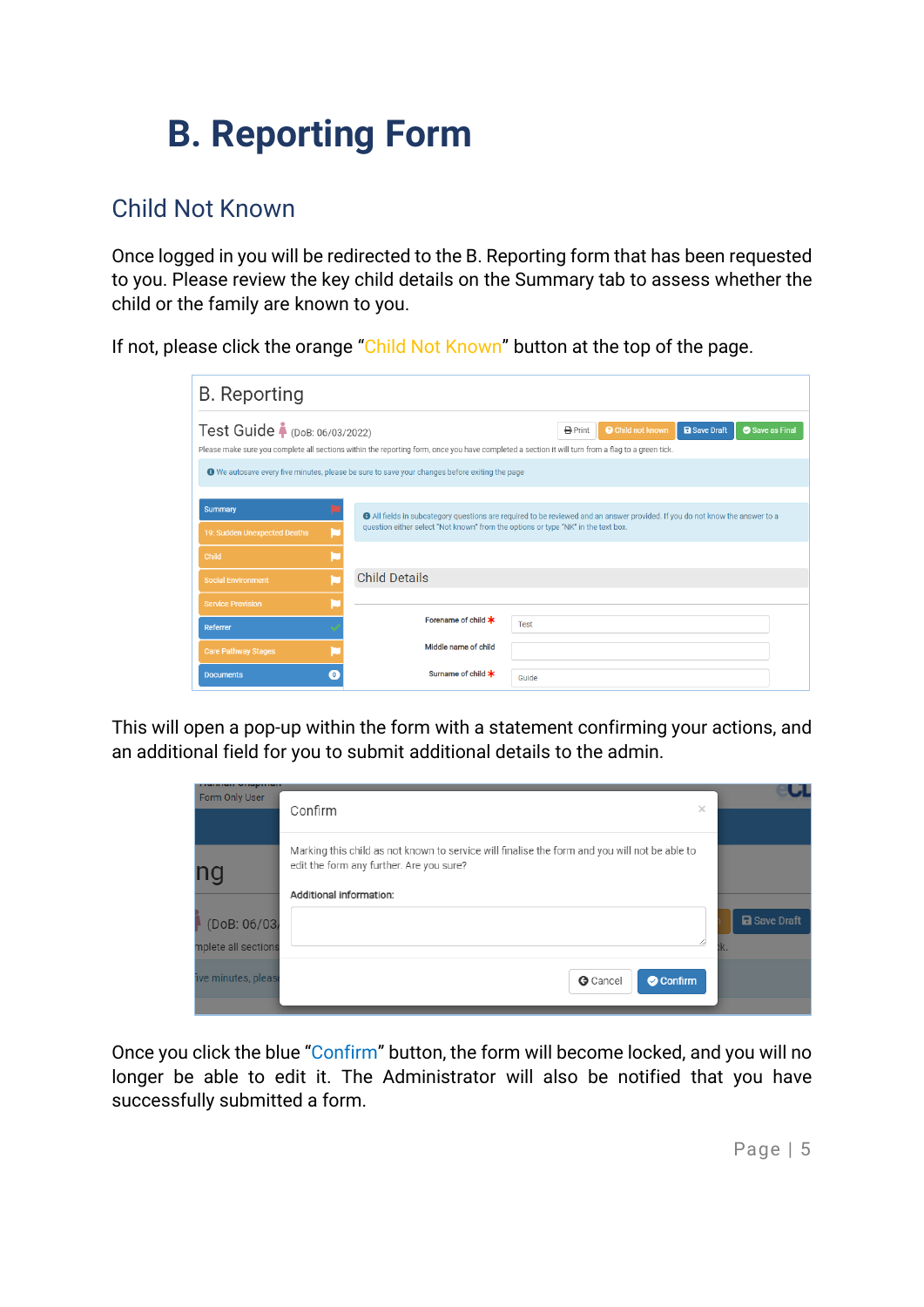### <span id="page-5-0"></span>How to Fill Out the Form

The B. Reporting form will have multiple tabs presented down the left-hand side menu for you to navigate between each section and any additional supplementary forms that have been requested.

Tabs that are marked as orange with a flag icon indicate that there are mandatory fields within that section that are missing data. All mandatory fields are marked with a red asterisk (\*) alongside their field label.

| <b>Summary</b>               |                | Was this child in hospital as a planned<br>admission? *                                                |  |
|------------------------------|----------------|--------------------------------------------------------------------------------------------------------|--|
| 19: Sudden Unexpected Deaths |                | Was this child transferred from another                                                                |  |
| Child                        | L              | hospital? <b>*</b>                                                                                     |  |
| <b>Social Environment</b>    | E              | Was this child known to CAMHS? $\star$                                                                 |  |
| <b>Service Provision</b>     |                | In a child with a life-limiting condition is<br>there evidence of appropriate parallel                 |  |
| Referrer                     |                | planning and engagement with palliative<br>care? $*$                                                   |  |
| <b>Care Pathway Stages</b>   |                |                                                                                                        |  |
| <b>Documents</b>             | $\overline{0}$ | Were there any issues in identification of<br>illness, assessment, investigation, or<br>diagnosis? $*$ |  |

Tabs that have been completed will be marked as blue with a green tick in place of the flag icon. Whilst only mandatory fields are required to mark a tab as complete, it is important that best efforts are made to supply the most accurate and thorough information to the CDOPs.

Click through each tab and work your way through the questions until all tabs appear blue with tick icons alongside them.

If a question does not apply to you, or you do not know the answer, "Not Known" and "Not Applicable" are acceptable and valid responses.

#### <span id="page-5-1"></span>Care Pathway Stages

Care pathway questions are a recent addition to the B. Reporting form process and are added to the forms as an additional tab by the Administrator requesting the form.

The care pathway stages are pre-selected by the administrators and cannot be customised once the form is generated. You are therefore required to complete as all requested stages that have been selected following the mandatory field process.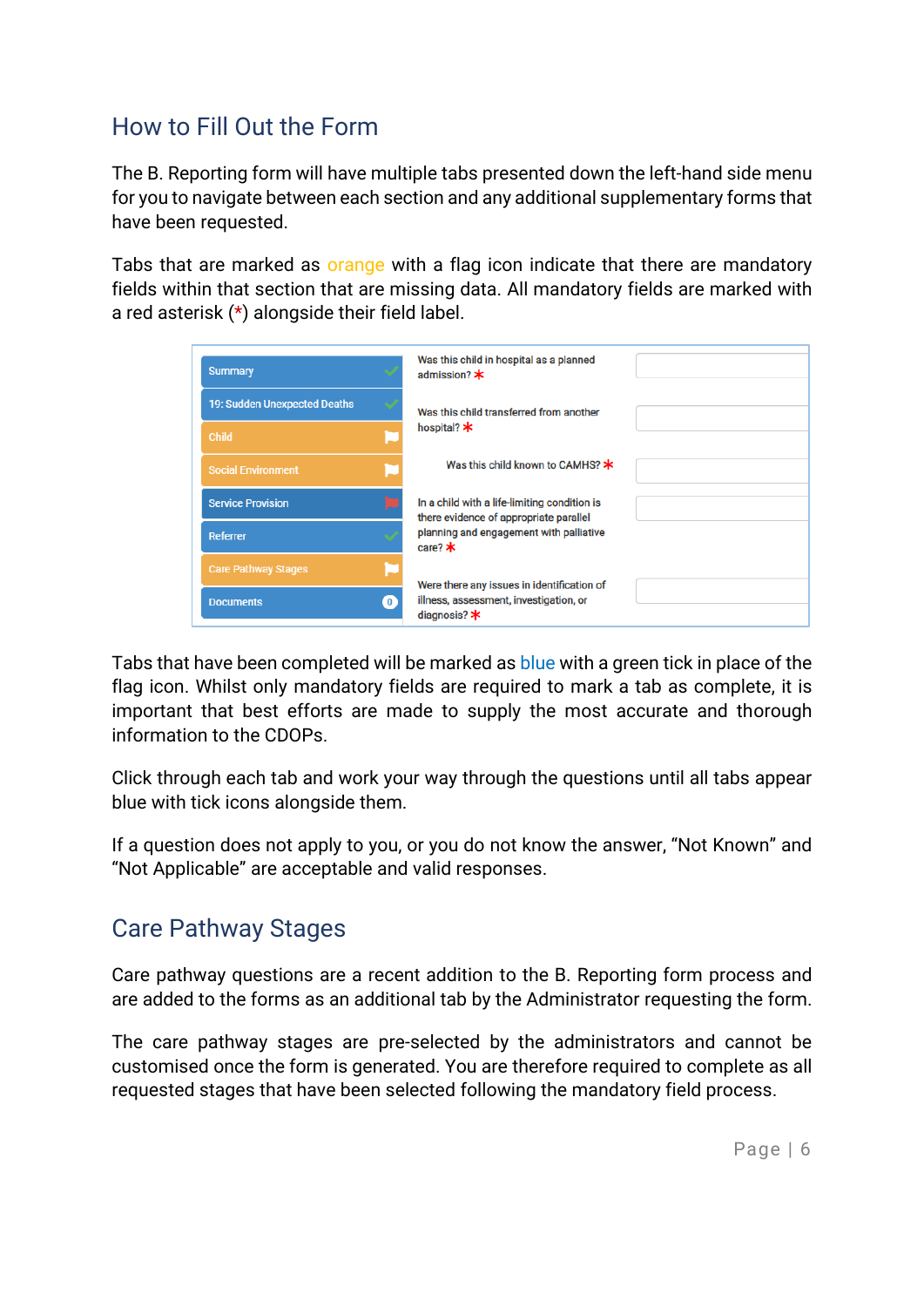## <span id="page-6-0"></span>Supplementary Forms

When requesting B. Reporting forms, Administrators have the option to customise which supplementary forms they wish to request completion in addition to the base B Reporting form. Please navigate through each tab to answer all requested sections.

If you wish to customise the supplementary forms that you have been requested to complete, this this can be done within the Summary tab.

|                                         | $\ast$<br>Were any of the following events known to have occurred?                       |
|-----------------------------------------|------------------------------------------------------------------------------------------|
| <b>Summary</b>                          | Violent or maltreatment related death<br>n                                               |
| 19: Sudden Unexpected Deaths            | Suicide or Self-Harm (Including Alcohol or Substance Abuse)<br>□                         |
| Child                                   | <b>Trauma or Other External Event</b>                                                    |
| <b>Social Environment</b>               | Death of a child with a Life-Limiting Condition                                          |
| <b>Service Provision</b>                | <b>Asthma and Anaphylaxis</b>                                                            |
| Referrer                                | <b>Epilepsy</b>                                                                          |
| <b>Care Pathway Stages</b><br>$\bullet$ | <b>Cardiac: Congenital or Acquired</b><br>п                                              |
| <b>Documents</b>                        | Chromosomal, Genetic or Congenital Anomaly (Excluding Cardiac<br>□<br><b>Conditions)</b> |
|                                         | <b>Infection</b><br>п                                                                    |
|                                         | <b>SUDI/SUDIC</b><br>$\overline{\phantom{a}}$                                            |
|                                         | <b>Diabetic Ketoacidosis</b><br>п                                                        |
|                                         | Death of a Child with an Oncology Condition<br>o                                         |
|                                         | Death on a Neonatal Unit, Delivery Suite or Labour Ward<br>o                             |
|                                         | Death of a Child with learning disabilities<br>n                                         |
|                                         | <b>Care Pathway Stages</b>                                                               |
|                                         | <b>None</b>                                                                              |

Navigate to the first tab listed in the menu, "Summary", and scroll to the bottom of the page where you will see the field "Were any of the following events known to have occurred?" This question provides a checklist of supplementary form topics that you can select and de-select as required.

To add a new tab to the form, click on one of the items within the list to generate the tab and all the relevant questions as outlined within the statutory guidance.

This same process can be followed if you are asked to complete a tab that does not apply to you or was requested in error. Simply un-tick the selected option and be aware that if there are no additional sections remaining after this, ensure to click the option "None" to complete the question.

Please note that care pathway questions cannot be de-selected, and you are required to complete them if they have been added by the Administrator at request.